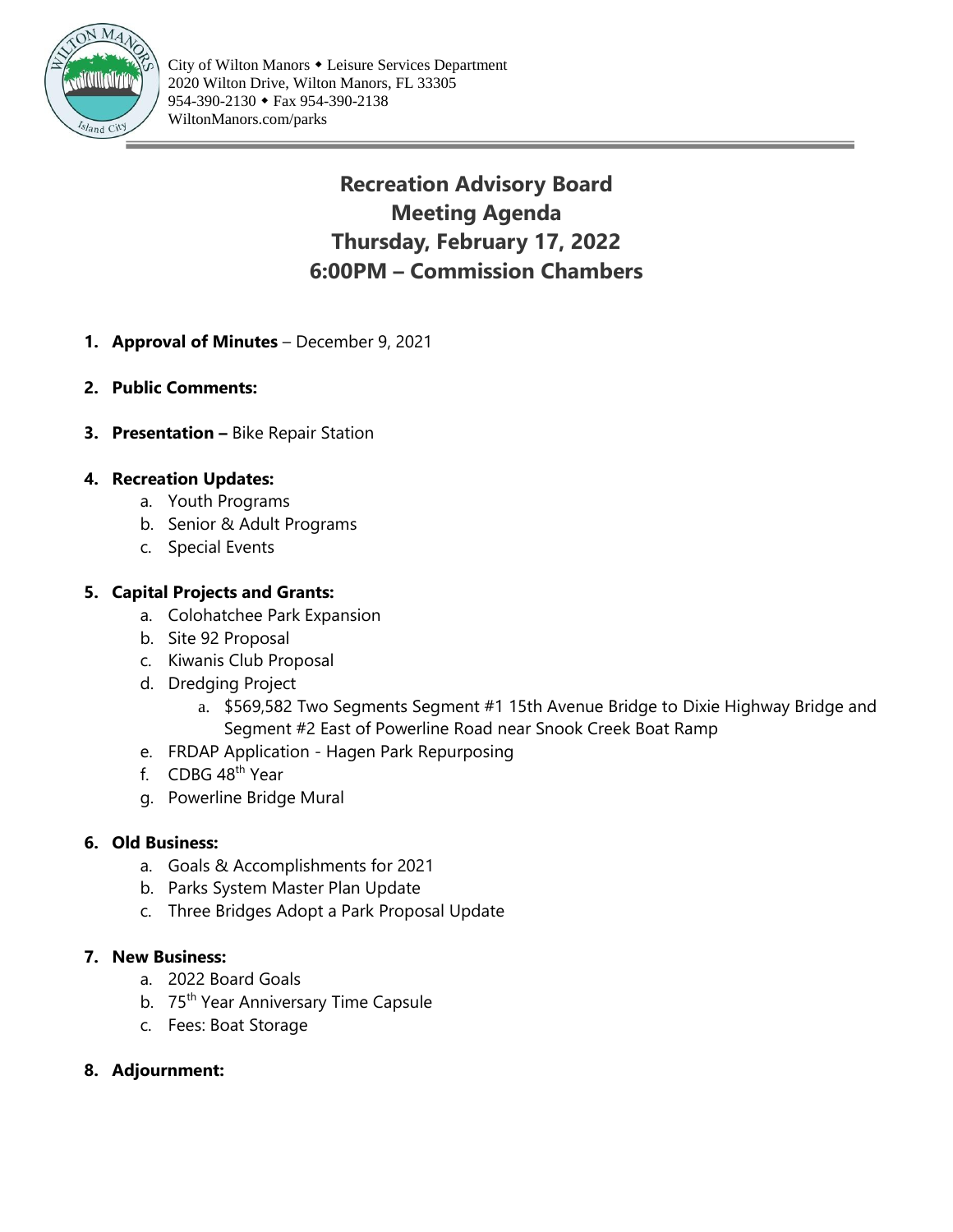

# **NOTICE OF "HYBRID" MEETING REGULAR RECREATION ADVISORY BOARD MEETING THURSDAY, FEBRUARY 17, 2022 at 6:00P.M**

The City of Wilton Manors' Recreation Advisory Board will be conducting a "Hybrid" Recreation Advisory Board meeting in the City Commission Chambers with limited public access and utilizing communications media technology ("CMT") for additional public access, in accordance with the City of Wilton Manors Ordinance No. 2020-11, and City of Wilton Manors Emergency Order 2021-01.

PUBLIC ACCESS TO THIS MEETING CAN BE ACCOMPLISHED AS FOLLOWS:

- The public shall be permitted to be in physical attendance in the Commission Chambers and in a designated overflow area. Capacity in the Commission Chambers will be limited to nineteen (19) members of the public. Capacity in the designated overflow area shall be limited to twenty (20) members of the public. Entry into the Commission Chambers and overflow area will be granted on a first-come, first-serve basis.
- Join Meeting by live stream Zoom Video Communications (instructions attached to this notice)

Any member of the public wishing to comment publicly on any matter may participate by:

- Submitting Public Comment in person: When an item is called each member of the public, in physical attendance at the meeting in the Commission Chamber or the overflow area, who wishes to speak will be provided an opportunity to address the Recreation Advisory Board for three (3) minutes or less.
- Submitting Public Comment via email: *PRIOR* to the start of the meeting, submit comments by email to [mparks@wiltonmanors.com.](mailto:mparks@wiltonmanors.com) Please include your name and address in the email. All comments submitted by email comment length shall be, if read orally, three (3) minutes or less. Public Comment received by 5 pm prior to the start of the meeting will not be read into the record. All comments submitted hall be made a part of the public record.
- Participating in Meeting via Zoom: Log-in to Zoom via browser, app or phone. During Public Comment portion of the agenda, use Raise Hand feature to be called on. Raise Hand feature can be activated by selecting the icon. If you are on app on phone, icon is on the bottom of your screen. If you are on a tablet, the icon is on the top right of your screen. If you are on a PC or laptop, the icon is on the bottom of the screen. If you are calling into the meeting, Dial \*9.
- Delivery of any documents for the Recreation Advisory Board relating to public comment can be sent to [mparks@wiltonmanors.com.](mailto:mparks@wiltonmanors.com) If received by 5 pm prior to the meeting, the document will be provided to the Recreation Advisory Board and will be made a part of the permanent record. If received after 5 pm the documents will be provided to the Recreation Advisory Board the next business day.
- If you do not have access or need accommodations, please contact the Clerk's Office at 954-390-2123.

This meeting is open to the public. In accordance with the Americans with Disabilities Act of 1990, all persons who are disabled and who need special accommodations to participate in this meeting because of that disability should contact the Office of the City Clerk, 954-390-2123, not later than two days prior to such proceeding. If a person decides to appeal any decision made by the Wilton Manors Recreation Advisory Board with respect to any matter considered at such meeting or hearing, will need a record of the proceedings and, for such purpose, may need to ensure that a verbatim record of the proceedings is made, which record includes the testimony and evidence upon which the appeal is to be based.